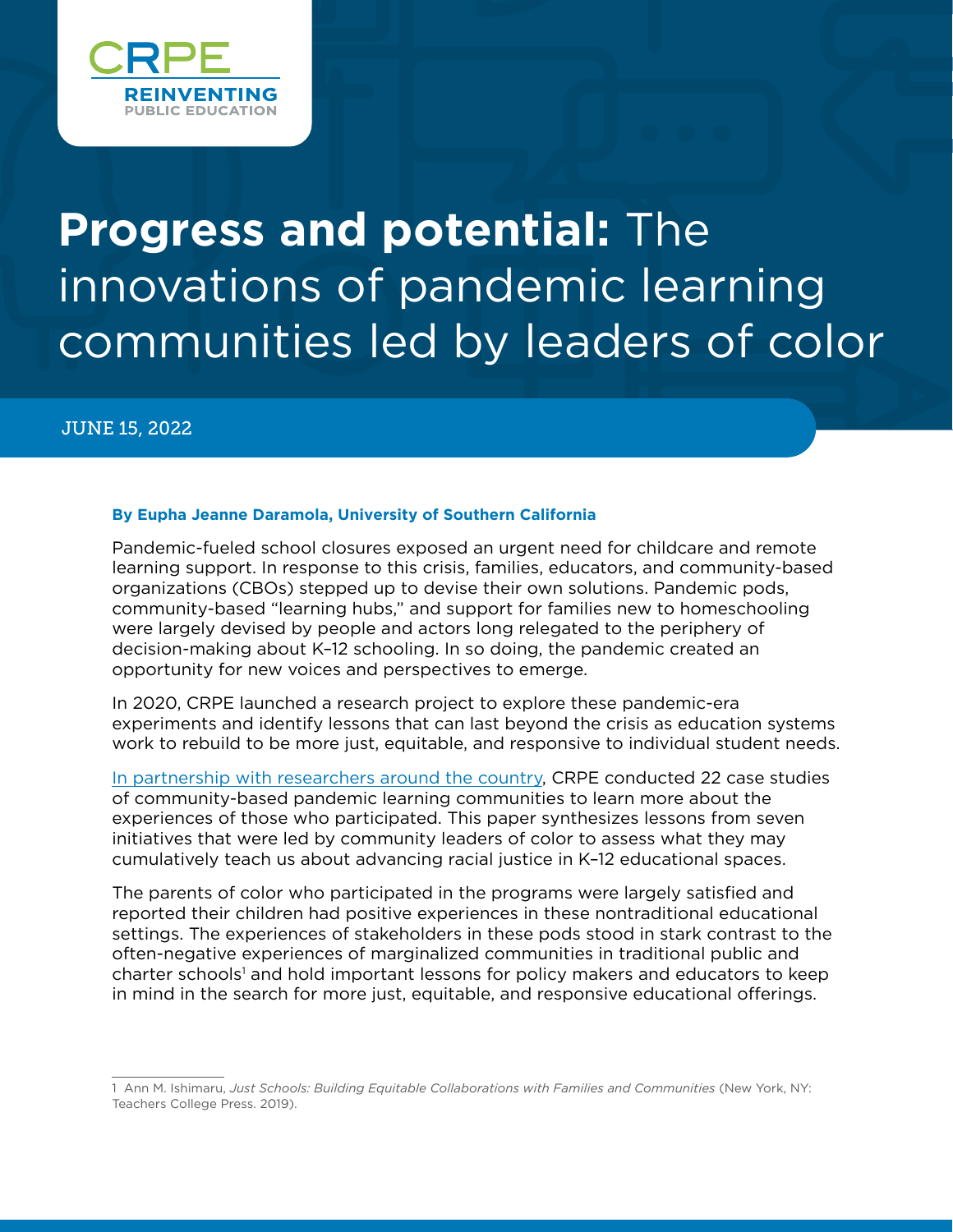Specifically we found the following:

- **• COVID-19 created a window of opportunity for leadership and innovation in communities of color.** While many leaders' work in education predated the pandemic, leaders leveraged the moment to radically reimagine how they could best achieve their goals related to improved educational opportunity for marginalized students and families.
- **• Leaders of color drew on similar practices when designing the programs.** The learning environments leaders of color created intentionally sought to address shortcomings in traditional schools that reinforce educational inequality. This includes hiring staff of color, avoiding punitive discipline practices, adopting culturally relevant pedagogy, and supporting student and family well-being.
- **• Leaders saw programs as a way to put advocacy proposals into action.** Many leaders of color had previously advocated for better support for students and families of color at school board meetings and in the legislative process. Their work during the pandemic offered them the flexibility to put these ideas into action without seeking independent approvals.
- **• Parents reported high levels of satisfaction with the programming.** Families of color consistently pointed to the benefits they and their children experienced attending pandemic-era learning environments led by leaders and staff of color, in contrast to prepandemic schooling.
- **• Funding, expertise, and school reopenings challenge the future of these programs.** These initiatives, led by people of color, depend on continued access to funding, staff recruitment and development, and demand from families, none of which are guaranteed as the pandemic begins to fade from view.

The pandemic-era efforts of leaders of color suggest there's enormous demand for culturally and linguistically affirming educational experiences for students of color and that CBOs can be critical partners in delivering the educational experiences families want. School districts and charter schools can learn from the examples they set and, in so doing, may yet gain traction in addressing the age-old racial inequalities that have plagued our public education system.

#### Profiles of pandemic learning communities created by leaders of color

**Black Mothers Forum:** Founded by mothers long concerned about the safety and welfare of their Black children, Black Mothers Forum (BMF) is an Arizonabased education advocacy group that launched two microschools for Black families in Phoenix, Arizona, in January 2021. BMF partnered with Prenda, a wellknown microschool provider, but adapted its model to better meet the needs of Black families.

**Boston CLC:** During the spring of 2020, two months into the global COVID-19 pandemic, four leading community organizations in Boston jointly launched a series of in-person learning centers to meet the needs of youth and families learning remotely. The Community Learning Collaborative was supported by the YMCA of Greater Boston, Latinos for Education (LFE), Inquilinos Boricuas en Accion (IBA), and The BASE.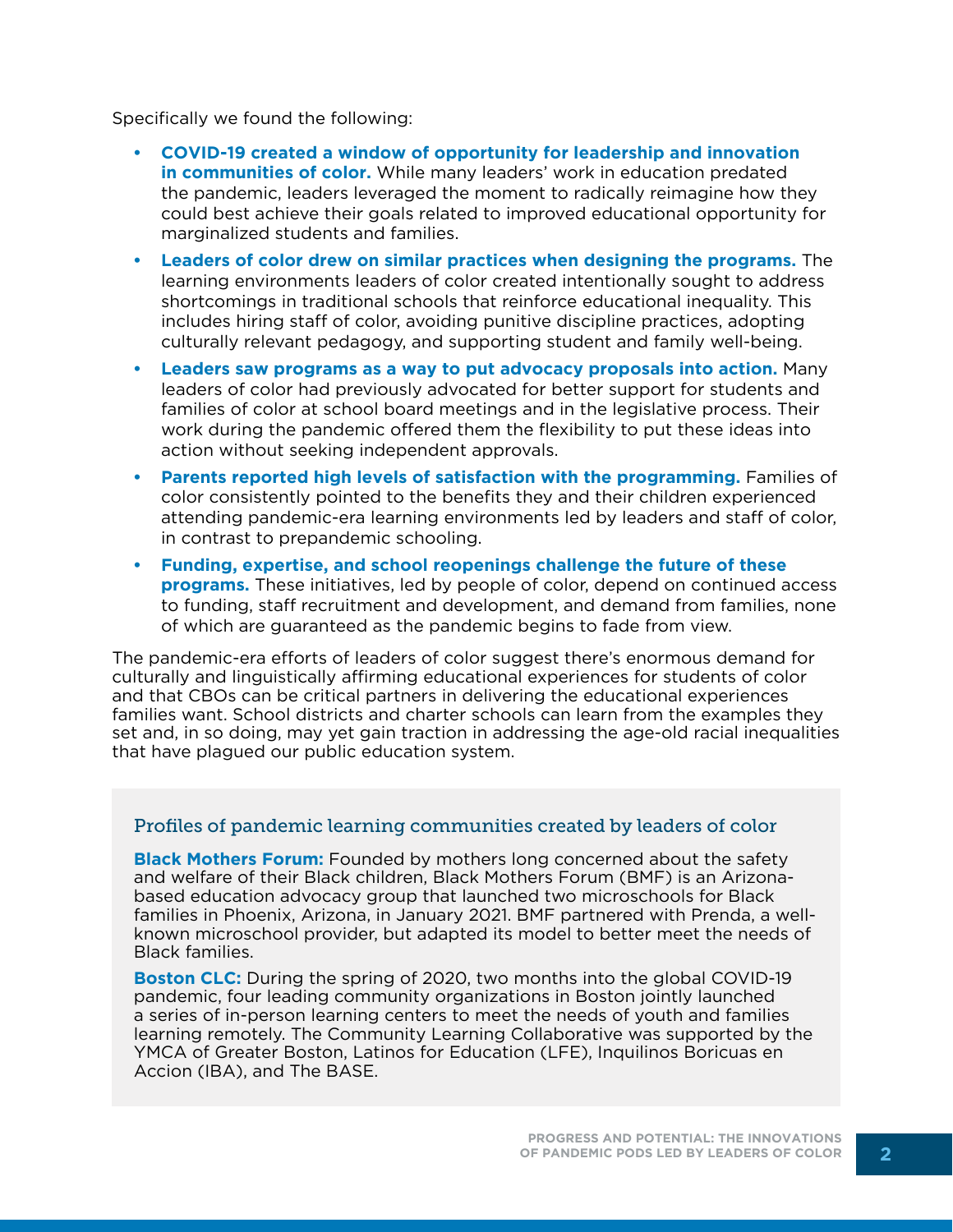**Engaged Detroit:** Bernita Bradley, a social entrepreneur and education-reform advocate, helped Black families take control of their children's learning through homeschooling. Her organization, Engaged Detroit, offered personal coaching on selecting curriculum, establishing learning goals and securing enrichment opportunities.

**Equity Pods:** Founded during the pandemic to bridge gaps between white families and families of color, Equity Pods supported K–12 educators with culturally specific online resources and curriculum for Black and brown children. Equity Pods collaborated with Treehouse Books and the Brooklyn Children's Museum to support the implementation of learning pods and with Youth Power Coalition to support youth advocacy efforts.

**Joanna Rosa-Saenz:** An enterprising parent with community connections in Denver launched a pandemic pod that grew to serve 14 students ages 3 to 13 when school buildings closed. Operating out of her basement, which served as its own "one-room schoolhouse," the pod operated a multiage classroom that supported students' learning virtually.

**My Reflection Matters:** My Reflection Matters (MRM) Village is a nationwide, virtual network of parents, students, and educators, formed with a mission to "cultivate a space that provides the supports, conversations, and healing required to decolonize adults' beliefs and practices around learning and parenting in order to raise free people." Initially meeting in person, MRM launched its virtual "Village" platform in August 2020 and amassed a membership of more than 600 parents, students, and educators by 2021.

**The Oakland REACH:** The Oakland REACH is a community-based parent advocacy organization that rapidly pivoted during the pandemic to meet student and family needs. This includes offering a parent empowerment program, running a virtual K–8 summer program called the "hub," and operating push-in academic support for Oakland Unified School District's ongoing virtual school.

## **COVID-19 created a window of opportunity for Black and brown leadership and innovation to lead in the K-12 education space**

The leaders of color who started pods were all long-time observers of inequality in their communities. While the pods gave them an avenue to lead, they were also clear that their goals stretched far beyond the pandemic. Rather, the pandemic was an opportunity to step in and take charge of a situation they had long been advocating needed to change. For instance, a leader of the Boston CLC stated,

The inequities were happening before COVID. So we could all wake up and stop thinking COVID created inequities. Equities were before COVID. We weren't feeding people before COVID. Black and brown kids and the quality of education sucked anyway, but what COVID did is it brought it more to light.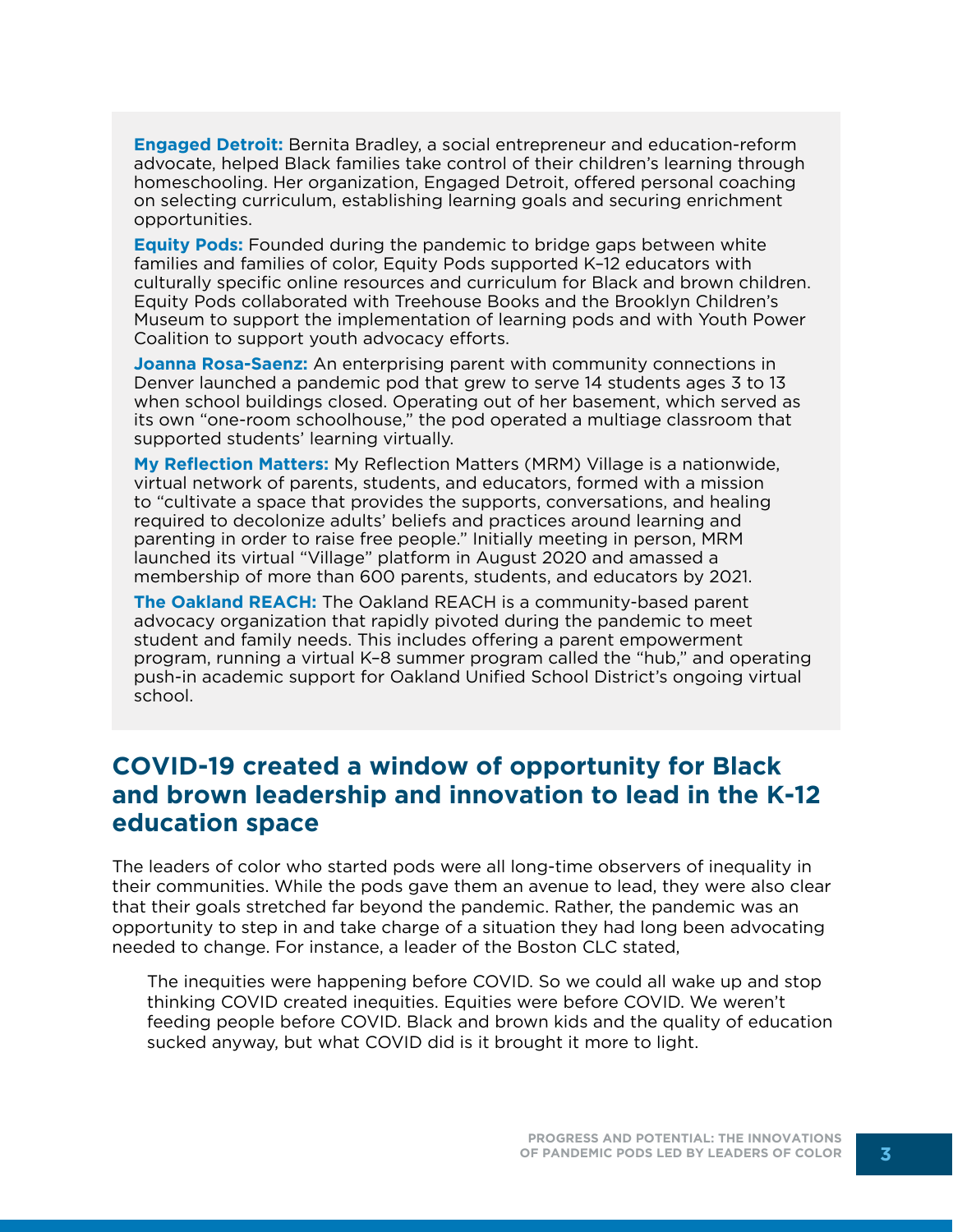#### *Building on previous knowledge and relationships*

In Brooklyn, the director of Equity Pods spoke of her early response to the crisis but defined the crisis in far broader terms than the pandemic: "I think about how Equity Pods respond[ed] to a crisis, and the crisis was the growing educational achievement gap." Across the cases, leaders felt compelled to mediate the impact of COVID-19 on the educational trajectories of students of color, and they knew well what kind of obstacles they would face and how best to address them.

A subset of the seven organizations pivoted from previous service and advocacy work to provide students a direct service during the pandemic. For instance, before the pandemic, the Boston CLC leaders—each a prominent leader of a CBO— were convening to discuss the potential of partnerships and collaboration with each other to better support Boston youth and families. In the spring of 2020, the leaders utilized these preexisting relationships and quickly created pods to support virtual student learning. As one of the leaders of the Boston CLC shared,

When the pandemic hit it was like, we've got to do something. And to be honest, we have to do something where we're going to ensure that our young folks and their families are going to have access to resources and education.

These organizations also keenly understood the challenges school systems would face in meeting student and family needs. Another organization, The Oakland REACH, was also involved in community organizing and policy advocacy work prior to March 2020. However, when the organization heard about its community's struggle with virtual education, it stepped up to provide quality programming for Oakland students. As the executive director shared,

So obviously we're hearing just the learning loss—concerns around learning loss, right? We're hearing about the disconnect from teachers, not having the technology infrastructure. . . . We're not going to turn around and try to force a system that already wasn't really serving us—wasn't serving us well, and now they're crippled, and now we're expecting them—like they're hobbling on one leg, and now we're going to expect them to do more, right?

Not expecting the system to do more, The Oakland REACH stepped into the void and offered technological assistance, parental support, and student enrichment classes.

In two cases, individuals with activist roots started pods in direct response to COVID-19 educational issues in the community. Denver-based Latina community organizer Joanna Rosa-Saenz saw that many of the parents in her community were struggling with the demands of being essential workers and pandemic education. She created a pod in her home for 14 students, knowing the students and their families would need support and believing she could figure out how to meet their needs. Joanna shared the origins of the pod:

So when schools were closed, this pandemic hit, a lot of friends and just people in the community, because I've organized, asked what I was going to do. I had let them know I had started this little classroom in my basement. . . . I just opened my home and said, "Bring your kids. I'm not a teacher but I can try my best." I went to Dollar Tree and bought a bunch of materials to help support them.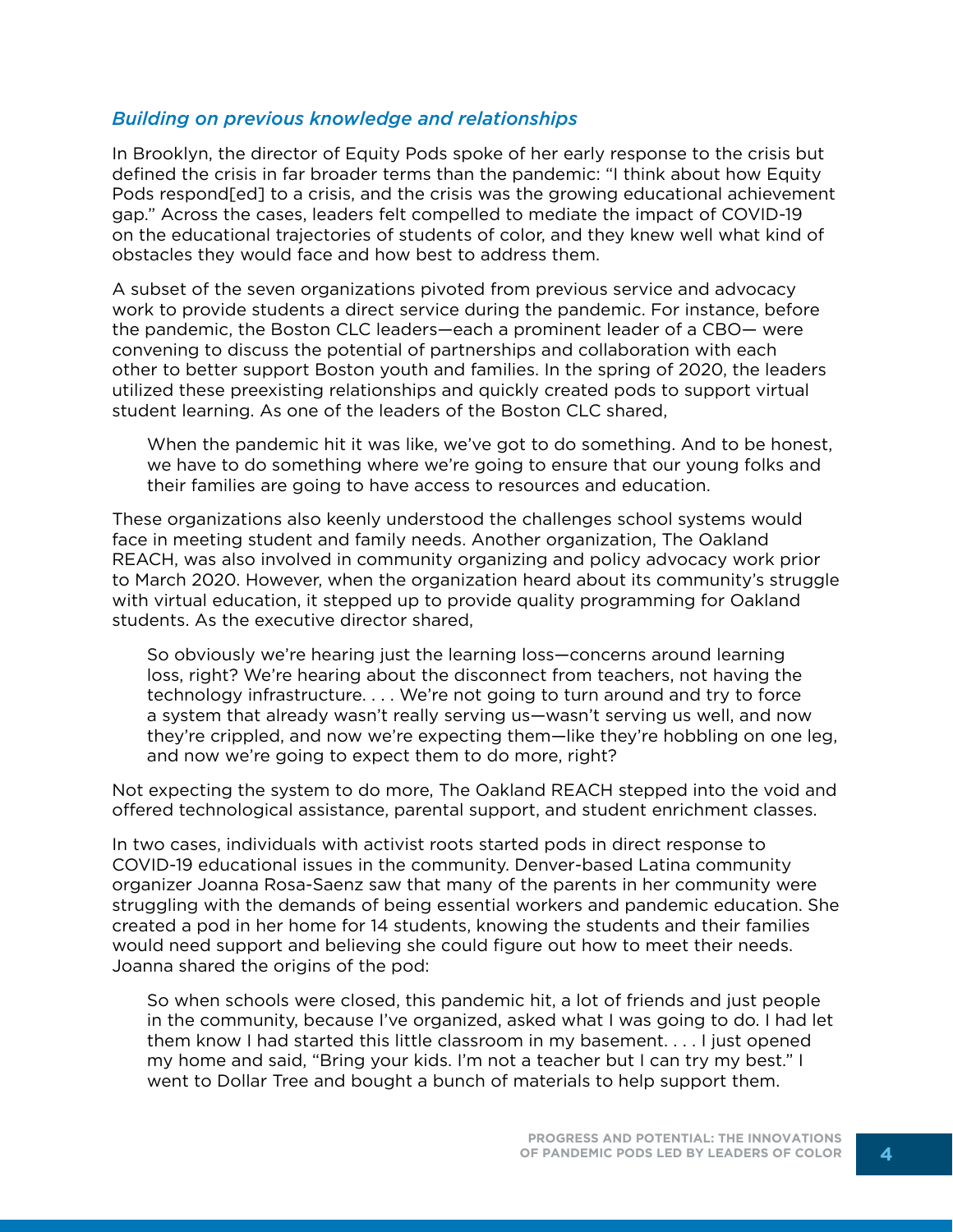The director of Equity Pods created the organization when she realized that children of color would have less access to pods than their wealthy and white counterparts. One of the administrators of Equity Pods shared, "More affluent students [were] forming independent pods." The organization provided a resource bank of books and projects for educators who were providing "decolonized or racially supportive and culturally relevant classwork." As a result, Equity Pods helped local community leaders of color to develop pods and provided resources (including funding) to promote culturally relevant pods.

#### *Increased demand for alternative solutions during the pandemic*

Three organizations, BMF, MRM, and Engaged Detroit, saw increased interest in their programming during the early stages of the pandemic. The director of Engaged Detroit shared that parents felt lost and abandoned with the move toward virtual learning.

Parents were just like scrambling for answers. So, to get them those answers, they needed to know how they could possibly do this at home. . . . And parents were crying out saying like, my child cannot do this, like why is my child forced to be online for six hours with a teacher who barely shows up or [is just] just yelling at them or whatever.

BMF, MRM, and Engaged Detroit found that parents were more open to their nontraditional learning environments due to the disruptions of COVID-19. For instance, one mother from MRM described that although she thought about homeschooling for a while, she decided to take the leap during the pandemic. The mother explains, "So right when the first week of school started, I pulled him out and I decided that this [is] the route that we were going to be taking as a family." This mother and other parents like her reached out to MRM to supplement their homeschooling journey.

#### *Communities of color saving themselves*

Across the cases, there was a sentiment among the leaders that no one was coming to save their communities. Therefore, these leaders needed to step up and provide support to their communities. Whether the programs existed before the pandemic or were created in response to the pandemic, the leaders' deep knowledge of the communities allowed them to create programming targeted for their communities' unique needs. One leader of the Boston CLC stated,

Well, I think the one thing that's special about us is we're all leaders of color; I think that matters. I think that every one of us has been doing this work for some time, so it's not like any of us are Johnny-come-latelys; we've been at this work for a while.

COVID-19 created an opportunity for organizations led by people of color, which had long served their communities, to become embedded in students' daily education.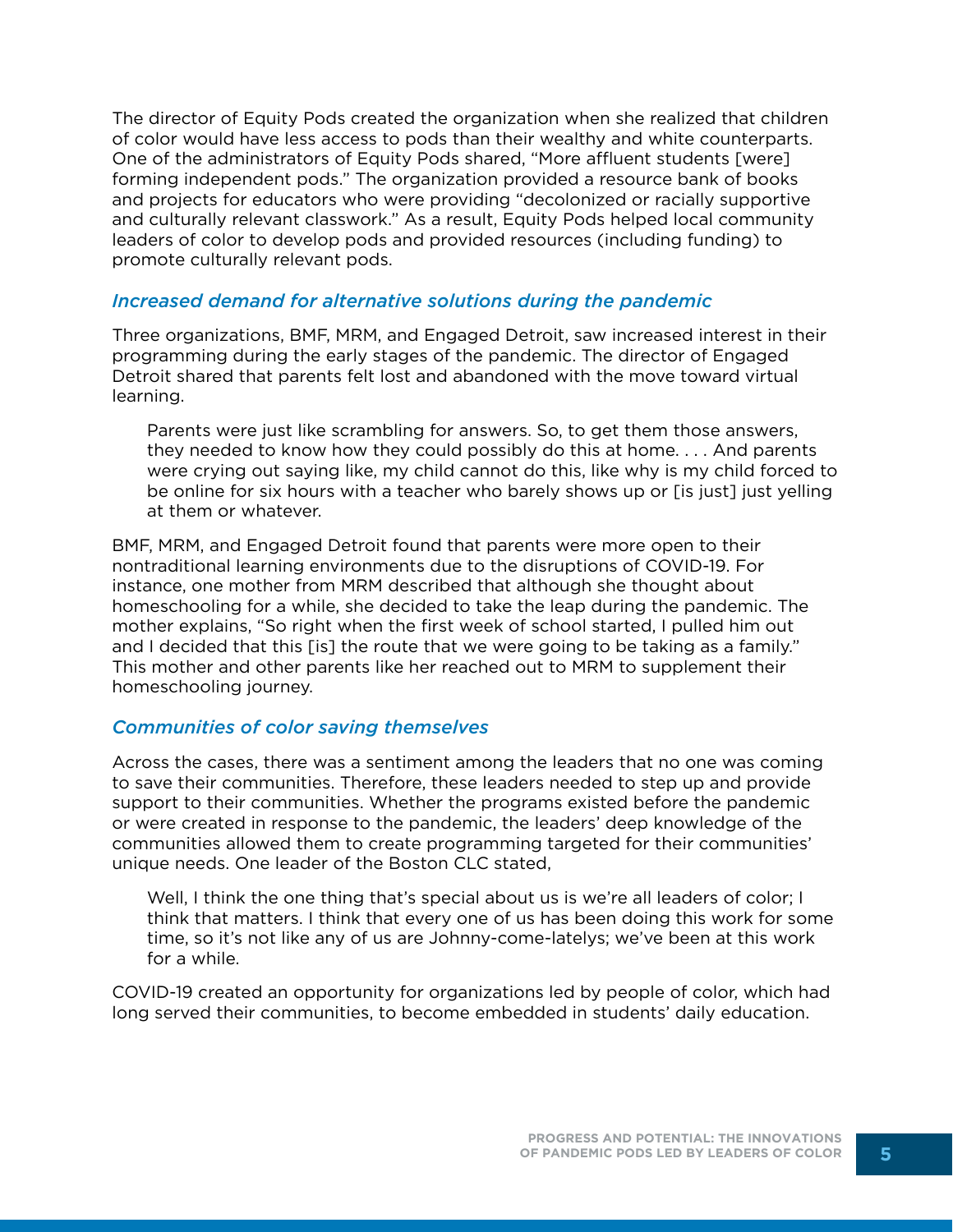## **Leaders of color drew on similar practices when designing the programs**

Across the seven cases, leaders implemented many of the same design elements when creating their programs. In particular, the programs emphasized hiring staff of color, implementing culturally relevant pedagogy and mindful discipline, and focusing on the social-emotional health of students and families. These practices are ones traditional school systems have struggled to implement.2

#### *Hiring staff of color*

The four programs that met in person made a concerted effort to hire teachers and facilitators of color. Leaders pointed to the programs' focus on hiring staff whose racial backgrounds were similar to the students they served as a key strength of the programs. For instance, the director of Treehouse Books Equity Pods explained the impact of having a Black staff working with her Black students:

I say this because we have a 95 percent retention rate with our students . . . . mainly it's because of [me a] Black woman but also the work of the Black women around me that work tirelessly to make it happen. That's one thing I think I want to make clear, is that Black educators and educators that are looking for equity are really the ones who are shaping the next generation, especially through this pandemic.

Across the cases, parents were appreciative of the programs' intentionality with staffing. For example, a Latina mother in the Boston CLC pod shared that her son was bullied in school for his darker skin and curly hair. She explained that having two teachers of color in the Boston CLC pod significantly impacted her son's self-esteem and feelings of connection to his class. The mother stated, "The fact that his teacher is actually his skin color . . . for him, it has made a big difference." In another example, a mother with BMF's microschools contrasted her son's positive experience in the microschool to his less favorable time in a predominantly white school. The mother explained,

And it also makes a huge difference to have Black teachers and have Black kids all around. And not be the only one, not be singled out for whatever you might do, like speak too loud or be too excited or jump around too much. And as the only Black child in a white school, that makes a huge difference compared to where he is now.

Many leaders intentionally hired staff who spoke the same language as their students. For example, The Oakland REACH prioritized matching Spanish-speaking families with Spanish-speaking community liaisons. Indeed, as their enrollment of Spanish-speaking families increased, the organization specifically hired more Spanish-speaking family liaisons. In Boston, the CLC leaders intentionally hired Spanish-speaking facilitators for their pods serving Spanish-speaking communities. In Joanna's pod, the director brought in another parent to help with the Spanishspeaking students. The parent explained the importance of language match:

<sup>2</sup> Rita Kohli, Marcos Pizarro, and Arturo Nevárez, "The 'New Racism' of K–12 Schools: Centering Critical Research on Racism," *Review of Research in Education* 41, no. 1 (2017): 182–202, doi:10.3102/0091732X16686949.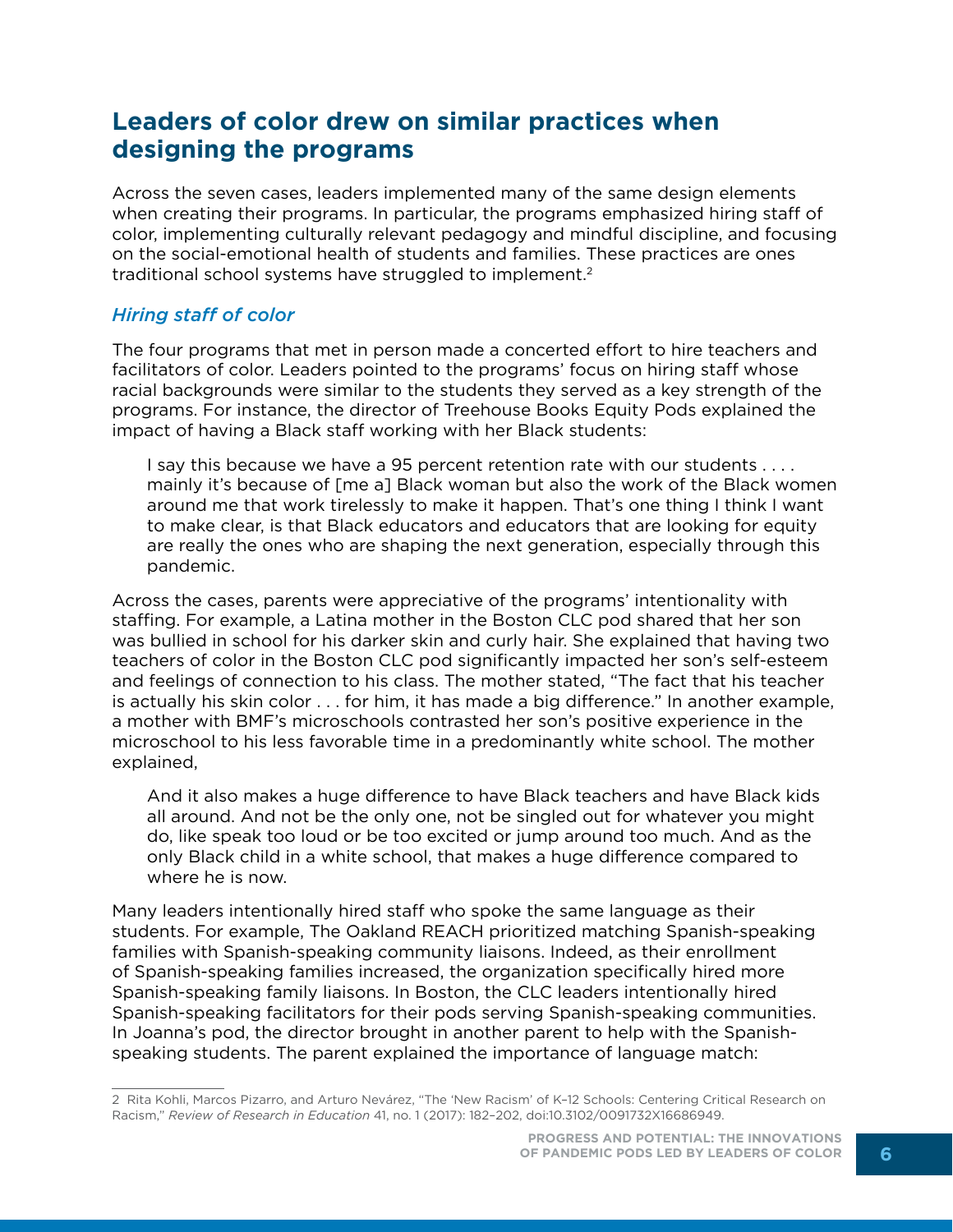I could read to them in Spanish because [Joanna] used to help the children in the language that they speak. This is something very sweet and important, because if the child doesn't feel comfortable with the language, then that is a barrier.

Prioritizing racial and language matches was not necessarily easy. For example, a Spanish-speaking family liaison from The Oakland REACH pointed out the extra time it took to translate all program materials accurately. The liaison explained, "We always have to translate [information] if parents can't. They need a lot of support, and it takes time." However, despite the extra effort entailed, the organizations prioritized hiring staff of color who matched in racial identities and the home languages of their communities.

#### *Culturally relevant pedagogy*

Across the cases, leaders sought to create an experience where students of color could bring their full selves to schooling. For instance, Engaged Detroit leaders shared how the organization intended to center and normalize Blackness in the homeschooling community. She explained,

[At] traditional schools what you find is that there is sometimes a . . . notion that Blackness needs to be tempered down, so that you can fit into schools. With Engaged Detroit, there isn't that. There's an acceptance [that] people are who they are. And we get to, as parents, allow our kids to be; that's been really, really affirming.

A set of the organizations affirmed students' racial identities through the curriculum. For instance, The Oakland REACH offered enrichment classes, such as creative writing and Chicano cultural studies, that drew on students' identities. As an enrichment partner of The Oakland REACH shared,

But what REACH [asked us] would you be willing to create some classes and some experiences for young people within the REACH families where Latino kids or any kid that's interested in learning Latino culture, history, would be a part of it. And so we developed five classes just for REACH.

In another example, the purpose of Equity Pods was to connect pods run by leaders of color with "racially affirming classwork and antiracist education," according to the program leader. Likewise, the leader of Engaged Detroit helped Black homeschooling families to supplement their curricula with Black history lessons. The director explained,

So while children are learning traditional history that they're supposed to be learning online, we put an aspect of learn your own history, learn African Diaspora, learn how drums were incorporated into America. We had a drum class on a Saturday also. But learn how the slave trade came here, learn that you were not a slave, your ancestors were not slaves, they were humans who were enslaved, just all these different things, right?

Other groups integrated culturally relevant pedagogy into their programs by making space for students to discuss and grapple with current events. All of these programs were implemented in the wake of the killing of George Floyd and protests against police brutality in the summer of 2020. Staff and leaders did not shy away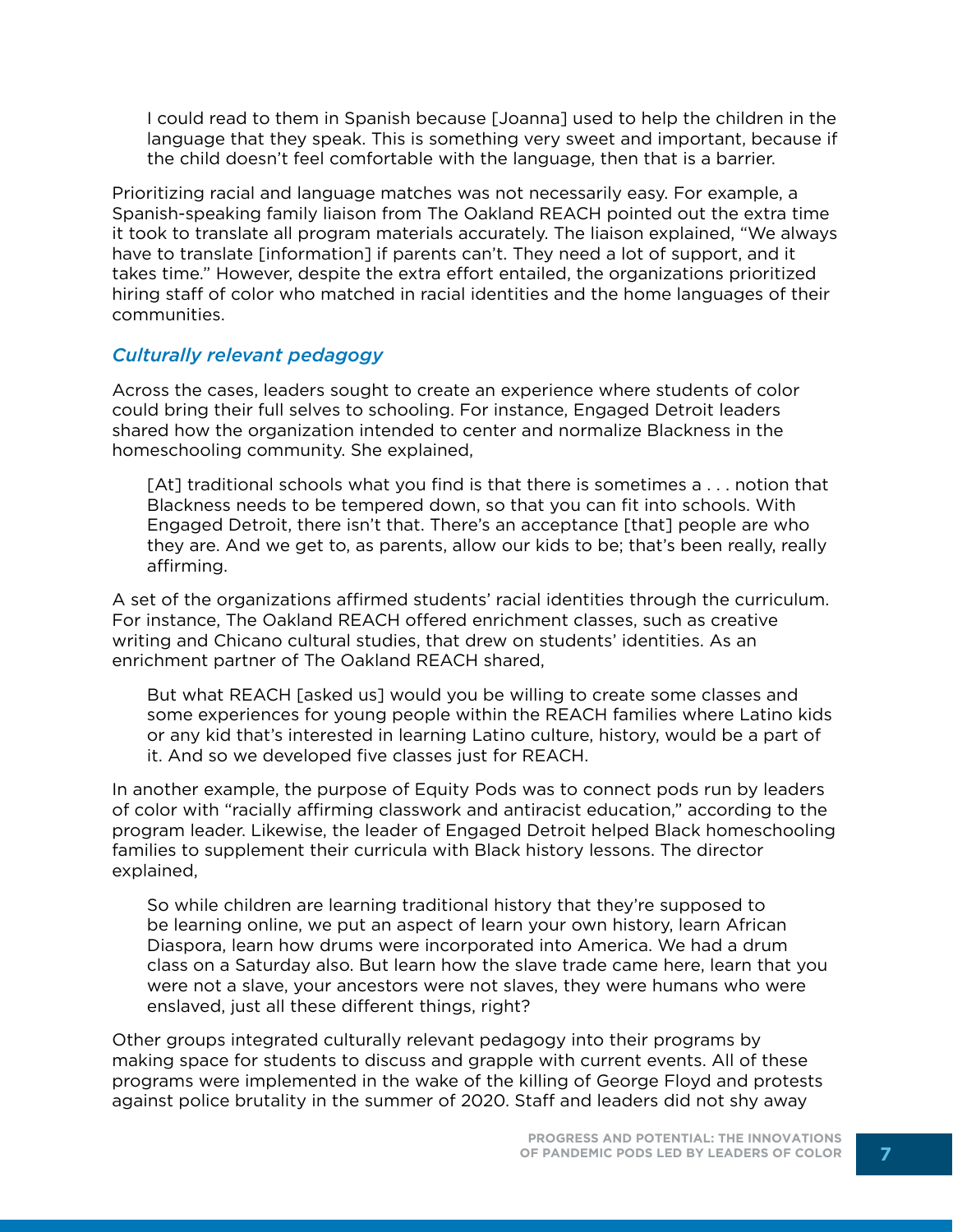from these topics. Instead, they allowed students to process current events in a safe environment. One parent with the Boston CLC appreciated the pod leading challenging conversations with students. The parent shared: "I remember they were talking about Black Lives Matter. And [my sons] had a lot of questions, they all got answered, which was great."

#### *Mindful discipline*

Across the cases, parents, especially the parents of Black boys, expressed the challenges of dealing with school discipline policies in traditional K–12 environments. For instance, one of the parents involved in the Engaged Detroit shared that Black students are often punished for normal childhood behavior. She explained,

A little Black boy having a tantrum, being upset, maybe he has some things going on at home. Maybe he wasn't having a good day. He's going to be looked at as bad, but you have the same little Caucasian child that's acting out, oh, he's expressing himself. . . . We just automatically stigmatized our little Black boys and little Black girls in America.

The mother's comments are supported by research that shows Black children behave no worse than white children $3$  but are instead singled out for subjective behaviors.<sup>4</sup>

The leaders and staff of the four in-person programs discussed taking mindful and nonpunitive approaches to student discipline. For instance, rather than suspension, leaders would discuss discipline issues with parents and create and monitor studentspecific behavior plans. Leaders detailed how these approaches took more time. However, the policies allowed programs to support students fully. For example, one of the BMF microschool teachers discussed how new mindful approaches to discipline required a perspective shift for teachers and parents. The teacher explained that the microschool staff had to convince a parent that the school would not suspend or expel students who displayed disruptive behavior. The teacher shared,

So then obviously with his mom, when there were issues in the beginning, she was very frustrated and fearful that we were going to be the next people to kick him out. We reassured her, "No, that's not what we're doing. We're here to help."

The teacher explained that after patiently working with the mother and student, the behaviors improved. At the time of the study, the students' disruptive behaviors had significantly subsided.

The parents in the program took notice of these practices. For example, one of the mothers at the Boston CLC discussed how she was amazed at the program's disciplinary practices. The mother shared,

I've never seen [restorative discipline] before, ever . . . . I've never before, ever seen a teacher or a director take their time to teach a child that what you did is

<sup>3</sup> Nathan Barrett, Andrew McEachin, Jonathan N. Mills, and Jon Valant, "What Are the Sources of School Discipline Disparities by Student Race and Family Income?" policy brief, Education Research Alliance for New Orleans, November 20, 2017, [https://educationresearchalliancenola.org/files/publications/111417-Barrett-McEachin-Mills-Valant-](https://educationresearchalliancenola.org/files/publications/111417-Barrett-McEachin-Mills-Valant-What-Are-the-Sources-of-School-Discipline-Disparities-by-Student-Race-and-Family-Income.pdf)[What-Are-the-Sources-of-School-Discipline-Disparities-by-Student-Race-and-Family-Income.pdf](https://educationresearchalliancenola.org/files/publications/111417-Barrett-McEachin-Mills-Valant-What-Are-the-Sources-of-School-Discipline-Disparities-by-Student-Race-and-Family-Income.pdf).

<sup>4</sup> Richard O. Welsh and Safiqua Little, "School Discipline Dilemma: A Comprehensive Review of Disparities and Alternative Approaches," Review of Educational Research 88, no. 5 (2018): 752–94, doi:10.3102/0034654318791582.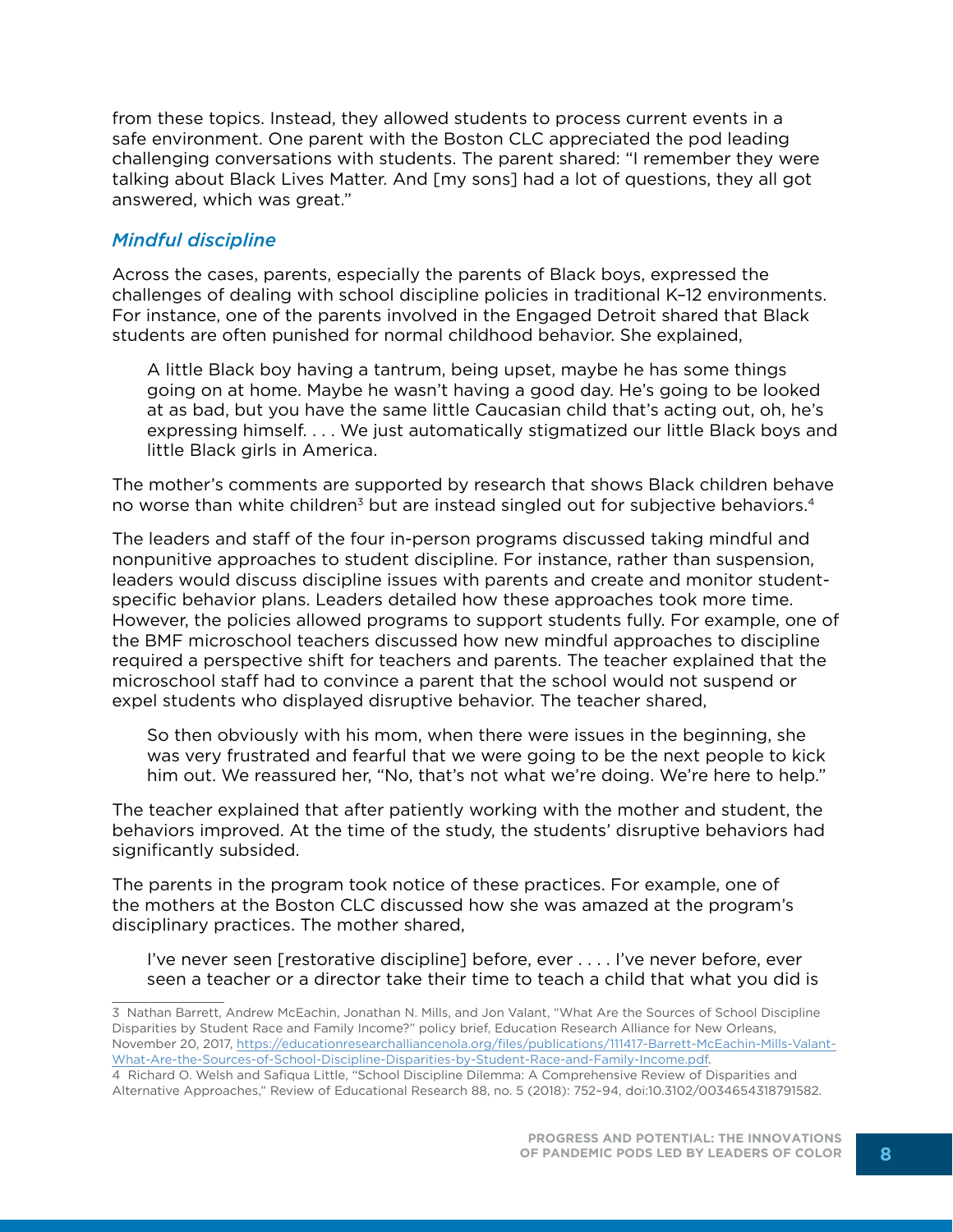wrong and to learn how to take that responsibility and teach them that you own your mistakes. I never ever had somebody help a kid do that. And they're doing that for them. And that's one thing that I will . . . it will stick with me forever.

Another parent from BMF shared that dealing with her son's discipline issues in school used to make her feel "consumed by survival and dealing with trauma responses." However, now that her son was in the microschools, her mental health and home life had improved. She shared,

We have a more happier home life [now that my son is enrolled in the microschool]. And we relate better. I'm less stressed, I'm less triggered and stressed from kids' experiences because he's no longer having behavioral issues or feeling unseen or hurt or feeling unsafe.

The relatively small number of students enrolled in these programs may have shaped the programs' ability to implement mindful discipline practices with fidelity. However, these programs also committed to implementing these strategies even when there were simpler or quicker approaches.

#### *Focus on the social-emotional health of families*

One of the coaches from Engaged Detroit argued that traditional schools do not attend to the social-emotional needs of all students:

One of the things that schools don't provide space for is, I tell people all the time they don't create spaces for kids who are maybe necessarily more sensitive, who need space and time to process things and sit with their emotions.

Across the cases, leaders and staff in the programs prioritized the social and emotional health of students. For the in-person programs, it seemed that just being able to meet in person with their peers and a caring adult was helpful for students' mental and emotional development. For example, one of the parents from the Boston CLC shared,

But it seems like [my son is] a little bit happier because he gets to talk to more people. He's not just home, talking to himself. I think that's the main thing, that he gets to talk to someone else. So he doesn't have to figure it out on his own.

These four organizations offered students in-person socialization for free throughout the pandemic.

Programs like BMF and the Treehouse Books Equity Pod also supplemented traditional curriculums with social and emotional support, such as community circles and frequent one-on-one check-ins. As a Treehouse teacher explained,

We're also supporting people in their emotional growth and having crushes and having to do papers and changing schools, just different things like that. And also coping with a pandemic and racial injustices and things like that.

It seems that these nontraditional formats provided leaders and staff the flexibility to respond to students' social-emotional needs.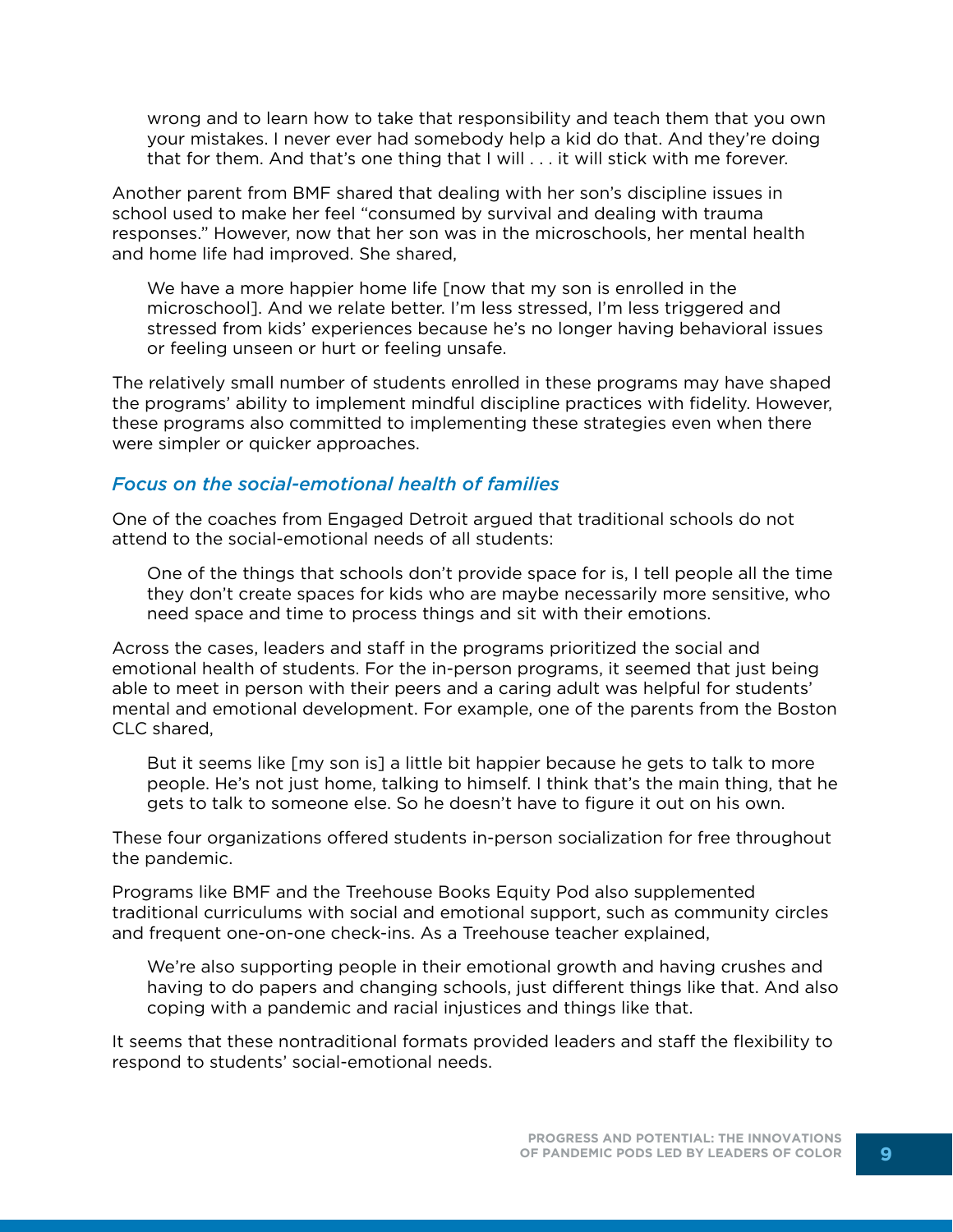Notably, many of these programs also prioritized the mental health of parents. For instance, The Oakland REACH provided each enrolled family a family liaison. The executive director discussed the importance of the role:

So your family liaison is almost like your educational social worker. They're by your side through all of it. And that could be anything from helping you get into emails, calling you because your child—because your child's not in class, right? After you just take attendance or just talking you off the ledge because, you know, our families are not just dealing with trying to make sure that their kids are staying on track for college, but our families are the ones who are most economically impacted, right? By a lot of it. So they just—people just need a listening ear, somebody to be supportive.

Family liaisons, all Black and Latino parents and grandparents, supported parents with all aspects of their virtual school journeys.

The two organizations that supported homeschooling families—MRM and Engaged Detroit—focused on assisting parents who wished to homeschool their children. For example, one of the mothers involved with MRM shared the impact of monthly community conversations:

MRM also emphasizes support for caregivers, or educators, or adults in the community, and I think that that was one of the reasons why I was so . . . it was a community for myself as much as it is for my young people. So the participation has been  $\dots$  I just love how we have the village chat once a month, where we talk about anything that we want to. Lots of times we have topics, and we touch on lots of things, and being able to share our challenges, being able to share our small victories, and being able to share the things that, no matter how big or small, sharing it with each other, and just building community through that.

The COVID-19 period has been challenging for parents, especially moms. Many parents who participated in these programs were facing steep challenges before the pandemic, including the ongoing stress of racial discrimination and generational poverty. The pandemic added to that stress. These organizations stepped into the void and provided support to parents. A parent from The Oakland REACH shared the impact of having consistent assistance:

[The program] was just wonderful. There wasn't ever a "well sorry, I don't know what to tell you" or "we'll get back to you." There was always an answer and helpful and just so much support. When you're in a pandemic with kids and going through so much, to have somebody that really has your back, especially with academics and programs, it's so nice.

Participants made connections between other design elements, such as staff of color, culturally responsive pedagogy, and families' mental health, across the cases. It seems that simply being in affirming spaces was positive for families of color. For example, one mother involved in Engaged Detroit shared why the program had been so great for her family:

The first thing is just—Black. Just being surrounded by your own. So therefore that is what's attractive to me is being a resident of Detroit, being in a Black city but having had so many non-Black experiences or environments that I've been in. I am excited about the fact of being in a community where there are Black people who are intentionally homeschooling their children.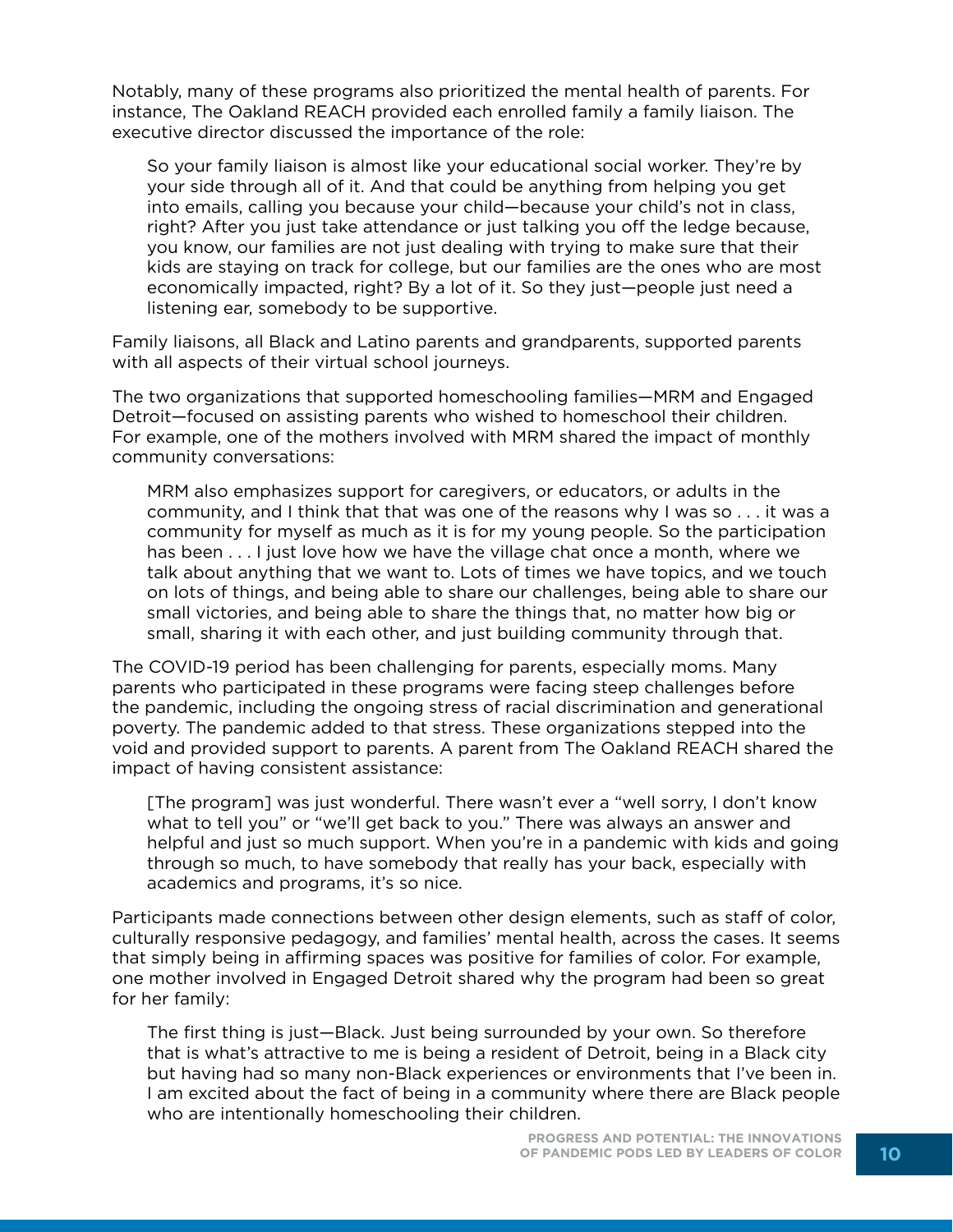## **Putting advocacy proposals into action**

Many of the practices these groups implemented, such as hiring staff of color, mindful discipline, and culturally relevant pedagogy, were those for which the groups had been advocating. For instance, The Oakland REACH was part of a "literacy for all" campaign before the pandemic. Through their hub, the organization implemented the literacy curriculum at the center of their campaign. The executive director shared that the hub's goal was to "build the models and the vision and build the resources" to provide students of color with quality instruction.

In another example, one of the goals of the BMF microschools was to create a model for local school districts of holistic education for Black students. As the director of the program stated,

So we started looking for other modes of educational institutions and other ways to get our children educated while we're working with these districts in trying to fix these things, but that our children are safe and supported. The suburb [we were advocating in], no one seems to know what to do. So we were like, "let's show them better than we can tell them."

Across the cases, multiple leaders hoped their work would be a model for traditional education systems. For instance, one of the leaders of the Boston CLC collaborative discussed how they recruited educators of color even though it was challenging to do in a short amount of time. She shared that she hoped their efforts could be an example to the local school districts and that the district would no longer make excuses when looking for candidates of color. The director shared,

I told you it was great, but it was also a challenge, ramping up such operation, recruitment, and hiring in such [a] short period of time. But at the same time, that tells you that it is possible. If we were able to accomplish it in zero time, in very little time, it is possible for the district to really create a plan for the recruitment of qualified, certified, licensed teachers that are black and Latinx. This excuse like, "We cannot find them," is no longer a viable excuse because we were able to find them.

Overall, leaders of these programs used the pandemic to put their advocacy into action and to show traditional education systems what is possible.

## **Parents reported high levels of satisfaction with the programming**

Across all seven cases, parents of color shared the alienating and harmful experiences they or their children had frequently experienced in traditional schools. Parents often expressed feeling ignored or disregarded by their child's school. For instance, a mother from Boston CLC explained that when her son was being racially bullied, the school failed to act. Here the mother shared her story:

He was being verbally abused because of his color. And he got hit a lot of times because of his color. And I try really hard to fix the problem. I talked to the principals, the teachers. I did everything I could.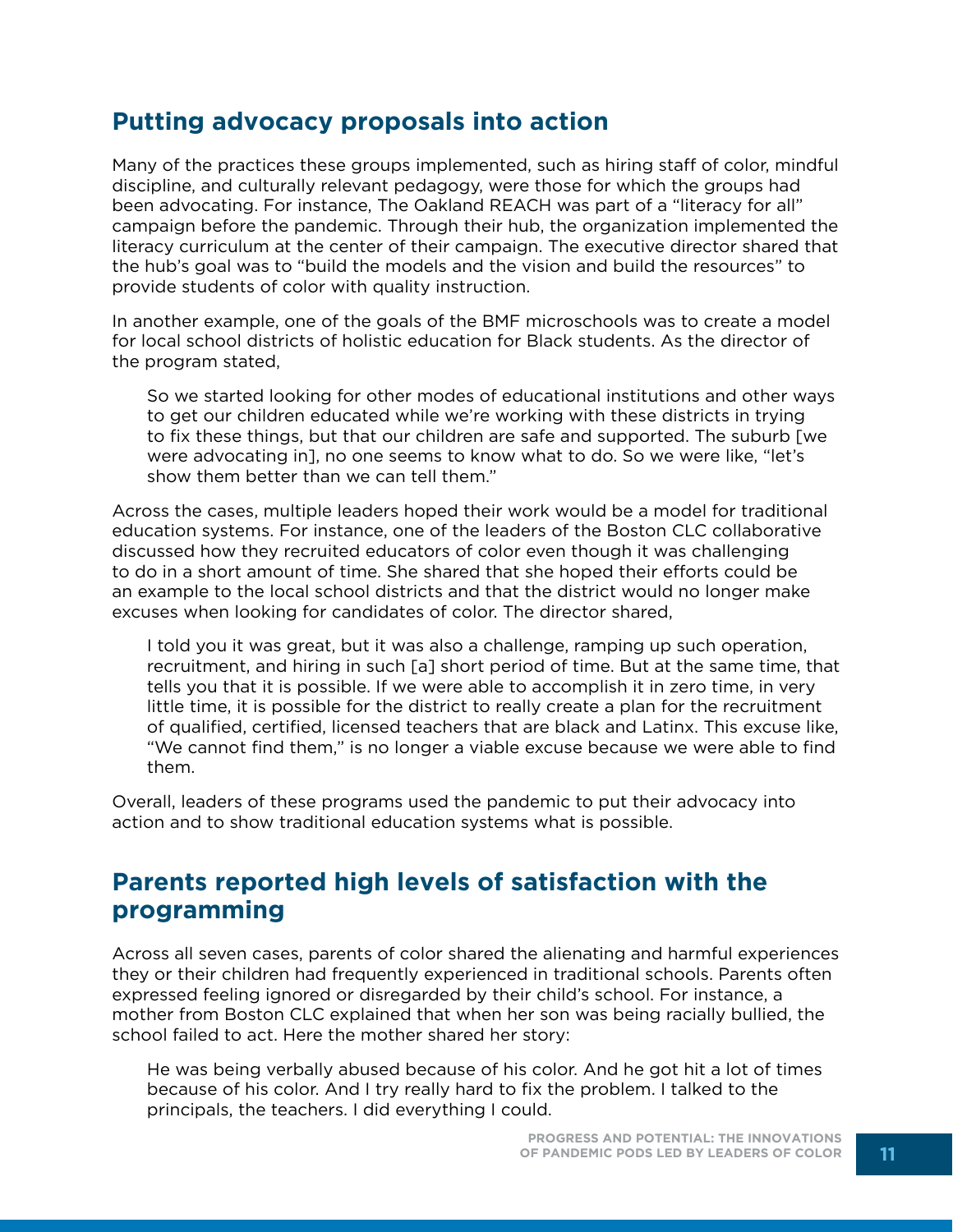The mother explained that although she advocated for her son, the school did little to address the issue. She eventually had to transfer her son to another school. In another example, a mother from Engaged Detroit expressed that when she brought up a racialized incident which had upset her daughter to her daughter's former teacher, the teacher dismissed her perspective. The mother shared: "So, [the teacher] downplayed [the issue]. And her email, she was just like, 'You're making a big deal out of nothing.'"

Many of these parents involved in pods or hubs shared that they wished these programs would last beyond the pandemic. For instance, one mother with a student enrolled in the Boston CLC shared, "There's not much I can say that they can improve, to be honest. I just wish that they were there forever. That's something I can tell you."

Parents involved in homeschooling reported huge changes in their children since they started homeschooling. In particular, parents who homeschool their children shared the experience helped spark their children's passion for school and autonomy. As one of the Engaged Detroit parents explained,

My daughter's commitment to the things that we do at home and in education [has improved]. Just recognizing her as an autonomous being as opposed to really holding onto power over ways of thinking and doing things.

The homeschooling parents also appreciated support in navigating homeschooling especially as families of color. Parents from Engaged Detroit and MRM explained that the homeschooling world was extremely white. The parents appreciated having community and resources centered on Black and other people of color on their homeschooling journey.

Overall, these seven programs allowed parents to experience high-quality educational programming geared toward children of color. Many parents, across the studies, suggested that the strength of these programs was their roots in the community. For example, one father involved with Engaged Detroit shared the issue of white actors coming in and implementing programming without deep knowledge of the community. The father states, "Because you can have somebody not of color come into our community and they try to change everything that we've been building for, for years. And they come in, and they get it approved." Rather than having new programs coming in, the parents across the seven studies encouraged communitybased solutions.

## **Funding, expertise, and reopenings provide challenges for the future of these programs**

COVID-19 was an opportunity window for leadership, innovation, and intervention in educational spaces. However, questions arise about the future of these programs as the country starts to exit the pandemic and return to more traditional in-person schooling. When considering the longevity and sustainability of these programs, there are three major areas to consider.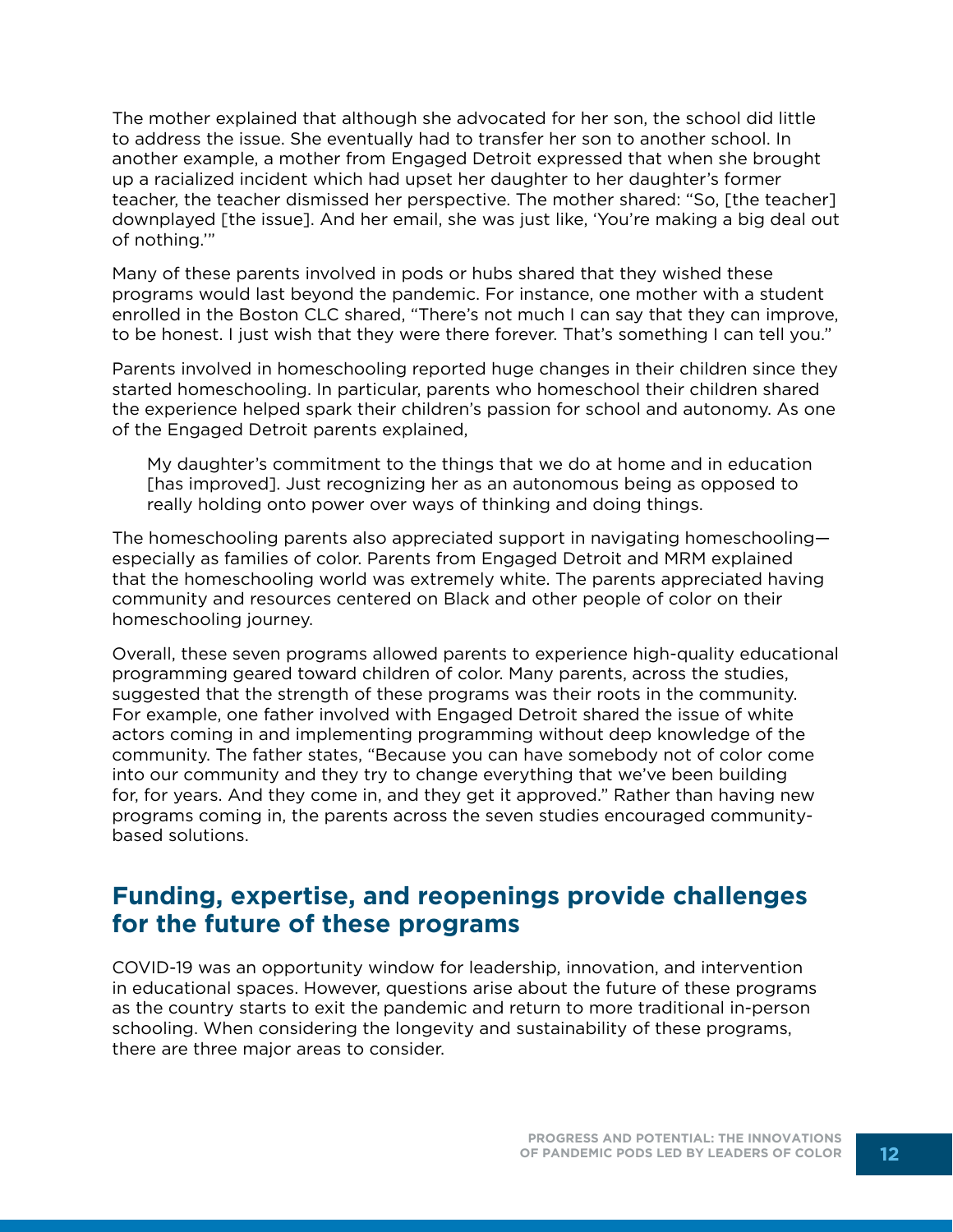#### *Funding*

Across the cases, program leaders discussed funding as a critical factor in the continuation of their work. Primarily, these programs relied on philanthropic dollars. For instance, when asked if Engaged Detroit would continue beyond the pandemic, the director responded, "Yes. The goal is to have continuous funding to do it." In another example, leaders at Equity Pods were supporting local pod leaders in fundraising efforts. As one of the Equity Pods leaders explained, "And then recently, I've been trying to help with funding because that's always what everyone needs in this stage and in this area, unfortunately. There's just not enough funding."

Leaders discussed their hope that philanthropy would shift its lens to be more community based and long-term. For example, one of the leaders of the Boston CLC shared,

I hope there could be something around philanthropy thinking. How do I get closer and deeper to [the] community, and how am I investing in leadership and change? And not for one year, thinking if I give you a one-year grant you're going to save the world. It doesn't happen.

An outlier in terms of funding was BMF. The program had Arizona's school-choicefriendly laws to help fund the program. However, even with this state funding, the program required fundraising for programmatic elements. For instance, BMF placed two learning guides in each classroom to implement its mindful discipline model, rather than one learning guide, which was more common in other microschools. The organization paid for the extra learning guide through fundraising.

Outside of BMF, all of the organizations relied on fundraising. Overall, there are questions of how the philanthropic community will view the work of these organizations and how it will fund community-based programs led by people of color in the future. In order to continue their work, these groups require continuous and dependable funding sources.

#### *Capacity*

The majority of the programs in the study were born out of a need to provide intensive and immediate support for virtual pandemic learning. Although these leaders were passionate and created thoughtful and effective programming, they were not trained educators. As a result, the programs experienced gaps in expertise that could limit the growth of the programs outside the COVID-19 period.

Many of the programs did not have staff to fully support these new and ambitious initiatives. For instance, Equity Pods relied on volunteer administrators to assist with communication and fundraising. In another example, MRM grew quickly, and the executive director did not have the support staff to streamline communications. As one parent with MRM observed,

It's the way we communicate, a little bit more organized. Whether that's using Google Drive and having a compilation of resources on there. We talked for a moment about going to WhatsApp or something that's not this text message popping off every two seconds. I just would say that it's a little bit overwhelming at times, and I'm unsure whether or not I want to plugin.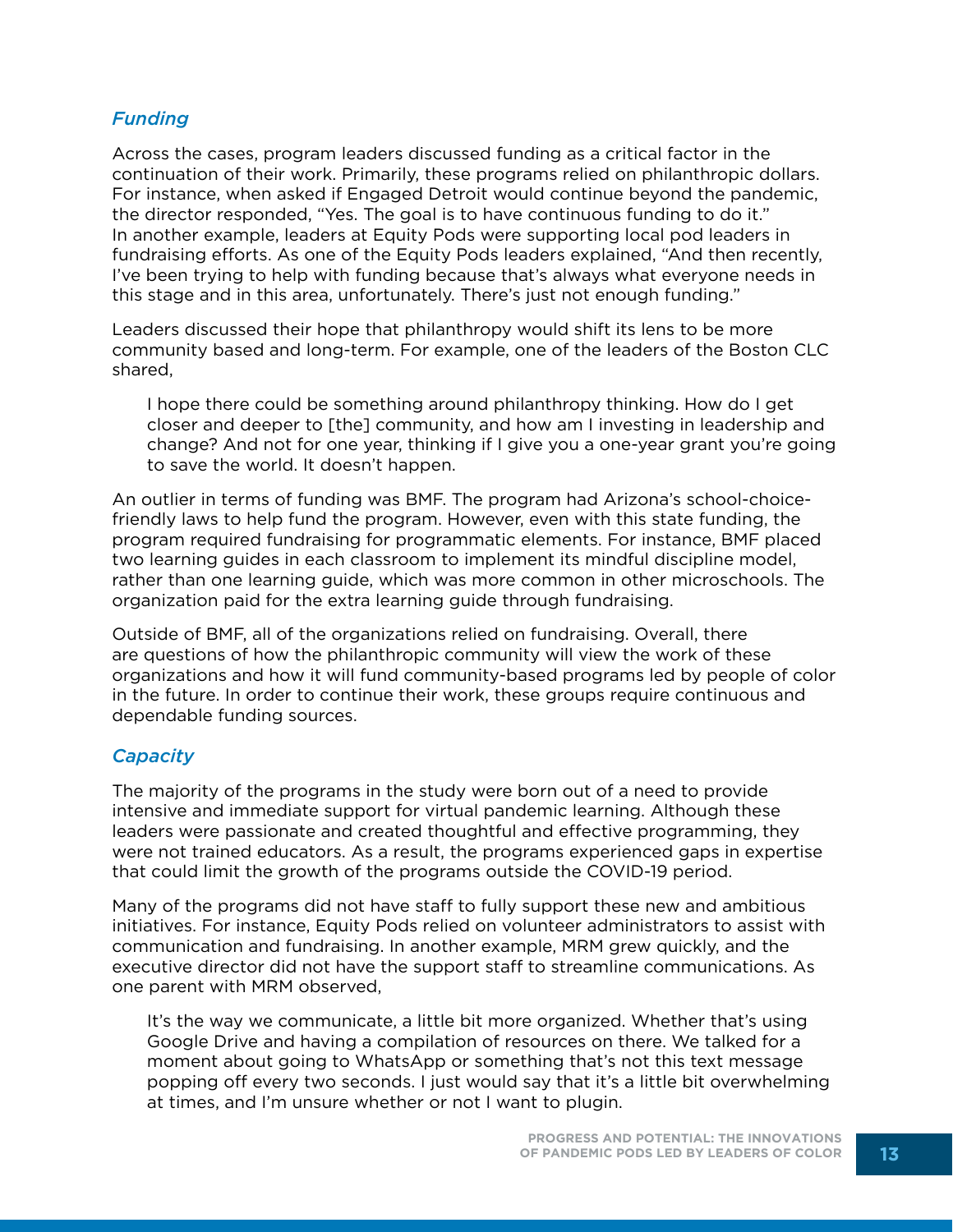The director of MRM—and many of the leaders across the cases— were not full-time employees of the organization. It is not surprising that areas like communication strategies were under addressed.

The growth and longevity of these programs require staff to streamline communication, assist with raising funds, and implement general administrative tasks. For example, since the advent of The Oakland REACH's hub, the organization has hired a chief programs officer and a chief business office, as well as an executive assistant for the executive director. Such investments in staff may be crucial to sustainability; however, they require a great deal of funding.

Furthermore, it does not appear that all students had equal access or service in the programs. In particular, programs lacked the expertise to best serve students with special education services. For instance, one of the students enrolled in Joanna's pod required specialized services. Although the student's mother liked the affirming environment of the pod, she did not feel like the pod was a viable option long-term. The mother described her reasoning for reenrolling her child in a public school: "She used to have her speech therapist, obviously she didn't have this in the pod. She also had an occupational therapy teacher, but this also wasn't in the pod."

Other pods, such as the Treehouse Books Equity Pod, reported 0 percent of their student enrollment had individual education plans (IEPs). Perhaps, this indicated that parents of students with disabilities did not think pods could offer the full support their children required.

One organization, BMF microschools, troubleshot this issue. Leveraging their partnership with the outside organization Prenda, the microschools were able to provide services for students with disabilities. As these programs consider the future of their work, it might be essential to build expertise in serving students with disabilities and other diverse learners.

#### *Demand*

It is unclear what the roles of these programs will be moving forward. Indeed, pods such as the Boston CLC and Joanna's pod saw a decline in enrollment in the spring of 2021 when schools reopened for in-person learning. At the time of data collection, some organizations, such as the Boston CLC, The Oakland REACH, and Treehouse Books Equity Pod, were pivoting to summer enrichment opportunities. Joanna's experience during the pandemic showed her the need for tutoring. She shared that she was hoping to provide tutoring services in the future and that homeschooling and microschools would remain an option for parents. [However, interest in the programs](https://crpe.org/crisis-breeds-innovation-pandemic-pods-and-the-future-of-education/)  [might wane with in-person options widely available.](https://crpe.org/crisis-breeds-innovation-pandemic-pods-and-the-future-of-education/)

Across the cases, there were concerns about when schools returned to "normal." For instance, one of the Treehouse Books Equity Pod teachers discussed her fears about students returning to school full time in the fall of 2021. She explained,

One of my fears is them going back to school because the school system has repeatedly not taken the steps that they need to take. That's across the board, it's across the country. Many school systems within predominantly Black communities have not taken the same precautions to do antiracist training on their staff, to figure out why wasn't it working when we went virtual, or it's not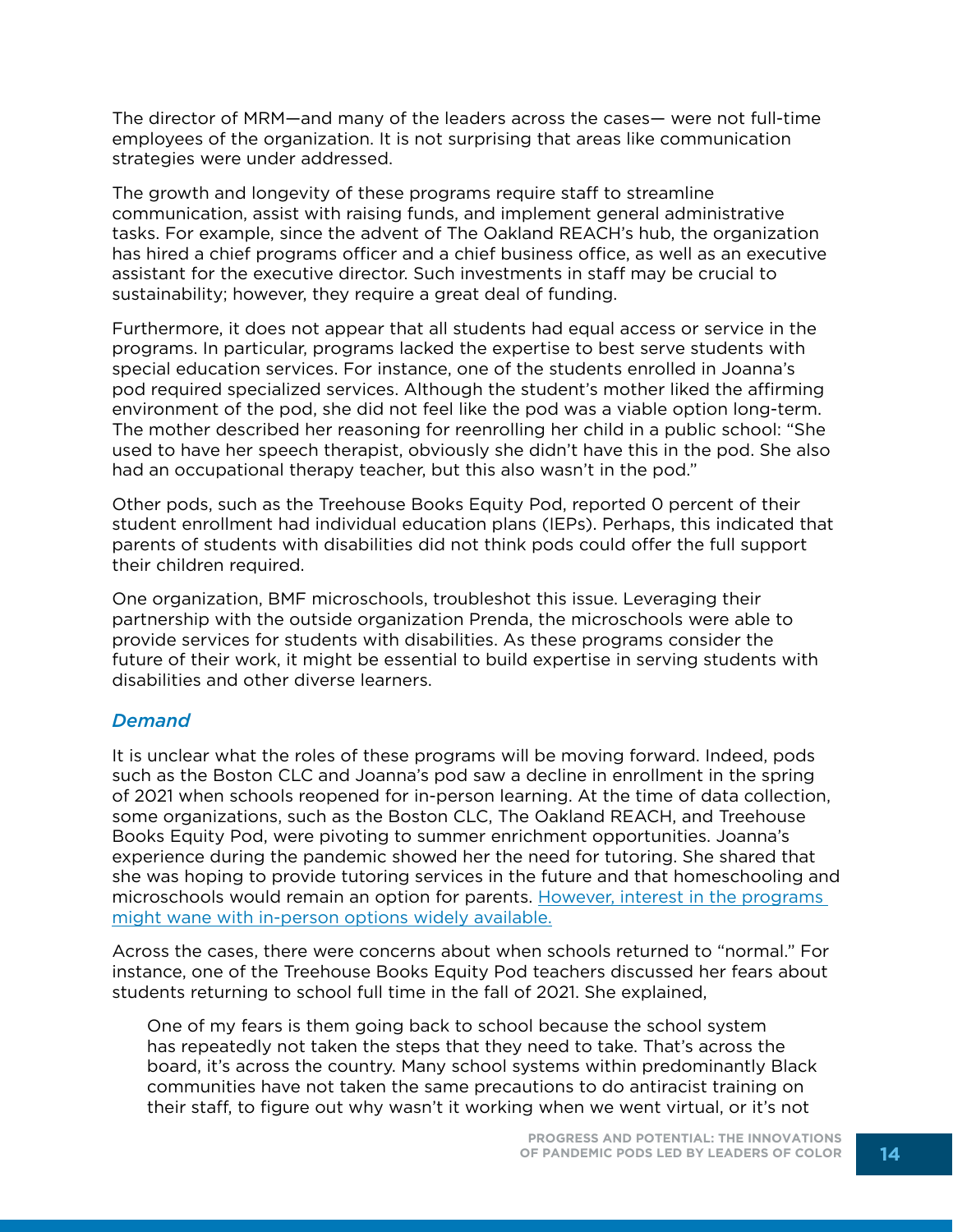working virtual, it's not working in person, what does that mean, is that a sign? Since they're not doing the work, I don't want my children to feel like their work was in vain. That's one of the fears that we've talked about, them going back to school and not being able to advocate for themselves against a microaggression.

Yet, while these programs may not have shifted school systems, data suggest they have shifted the views and perspectives of parents. Across the cases, parents explained how they used their time in these programs to assess their experiences in the traditional school system. For instance, one mother with The Oakland REACH said she compared the high quality of the hub programming to her son's traditional school. The mother explained,

Now don't get me wrong, he likes some of his teachers and there are some classes he really likes, but he can't say that for all of them. So [The Oakland REACH] is doing something different that maybe the district needs to adopt and execute.

Before her involvement in The Oakland REACH, this mother might not have noticed the quality of her child's virtual school.

Indeed, the director of The Oakland REACH shared that one of the hub's purposes was to show parents what quality education looked like so they could advocate for it in the future. She discussed how often parents of color are asked to advocate for equitable policy and practices. However, they may not have experienced a quality education themselves. The executive director explained, "Most of [the parents] have never seen quality. So they're fighting for something that they've never really had access to, right? And doesn't—and don't necessarily know what it looks like."

Across the cases, parents saw that nonpunitive and racially and linguistically affirming educational spaces were indeed possible.

Perhaps, time in these programs will shape parents' expectations of educational systems and how they advocate in the future. Supporting this idea was the perspective of a homeschooling mother from MRM. The mother shared that her daughter wished to return to traditional school in the fall of 2021. However, while the mother was allowing her daughter to return, she shared that her perspective on her role in her child's education had changed:

So it's going to be different. I think it's really my role as an advocate, when she decides to go back to school, if she does still, that it will look different. That I'm going to expect them to stand up for what they believe in, to stand up for what they want and direct themselves. And that I am going to be the person to be the buffer, to let them be able to do that.

The mother shared that she now saw her role as an advocate for her child rather than the school.

Perhaps the legacy of these programs will be a generation of parents of color who feel equipped and empowered to advocate for quality education for their students.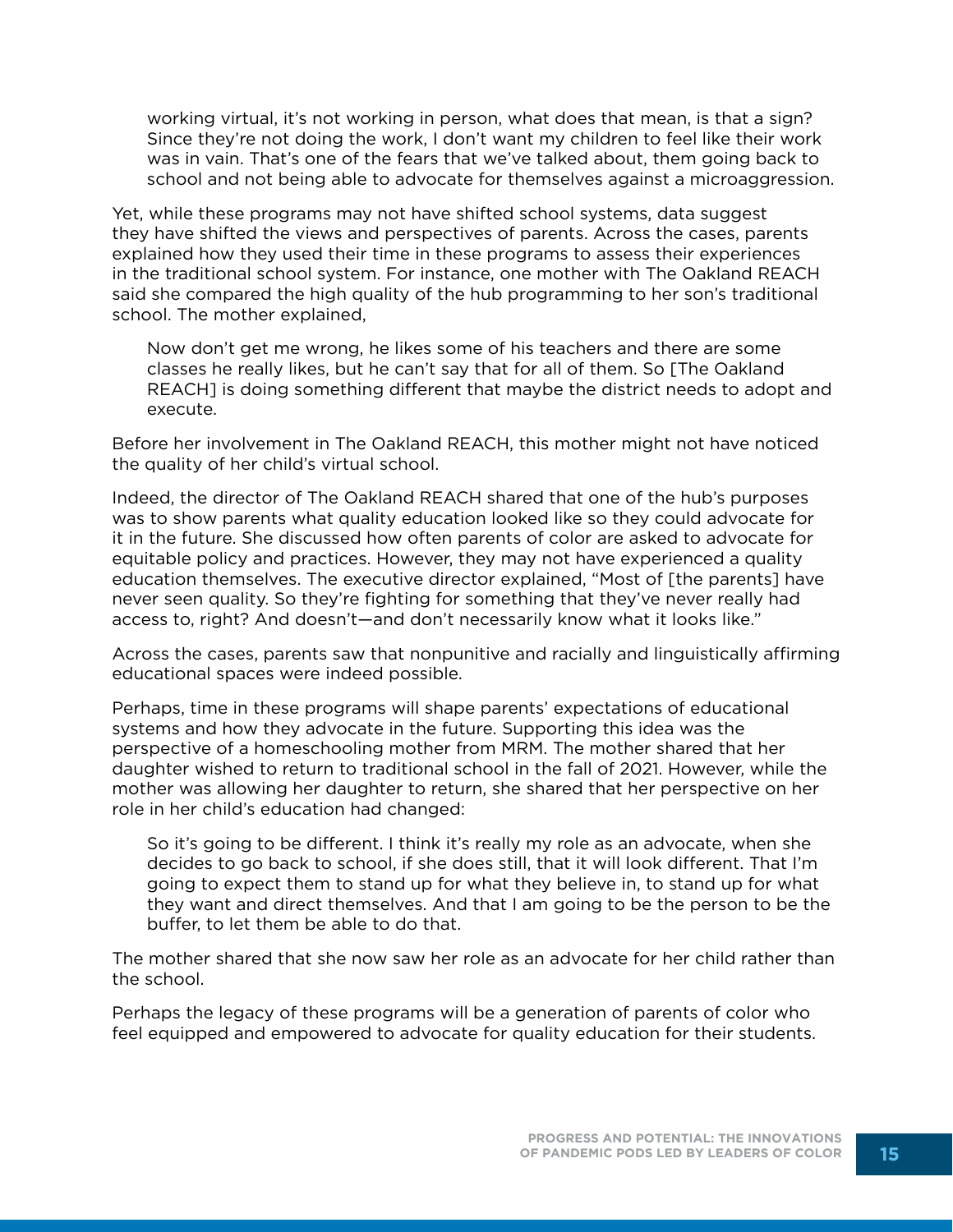## **Implications**

This study's data suggest a hunger for culturally and linguistically affirming educational experiences for students of color. Perhaps this is a moment where school and system leaders can take a moment to reflect and act.

For instance, leaders might consider developing asset-based and racially aware perspectives of parents of color. Multiple resources are available for educators to develop asset-based views of communities for themselves and their staff. For instance, the *University of Washington's Equitable Parent-School Collaboration* research project has many [publicly available resources](https://www.education.uw.edu/epsc/) for leaders embarking on family-centered and asset-based community engagement.

Leaders might also consider engaging in the practice of community-based equity audits<sup>5</sup> (CBEAs). CBEAs encourage leaders to collaborate with community stakeholders (i.e., parents, CBO leaders, and faith organizations) and assess school data from an equity lens. Engaging in CBEAs may help districts evaluate their treatment of the different racialized communities. Further, the process of equity audits also help school leaders in developing strong relationships with their communities and building trust.

Philanthropic leaders interested in school improvement might think about making investments in schools systems' ability to reflect on racial justice and equity. For instance, school districts and charter management organizations might hire consultants to facilitate CBEA processes. With all that school leaders have on their plates, leaders may require inducements to focus on these critical issues.

As this paper has detailed, CBOs can help school systems deliver the learning experiences families of color say they want and that research shows benefits students. As one of the leaders of the Boston CLC stated, "Learning happens both in schools and in the community." Schools might consider bringing in CBOs as true partners. For example, school leaders could partner with organizations such as Equity Pods to lead professional development on culturally relevant pedagogy. Or schools could create a pipeline from schools to programs like Treehouse Books. Another idea might be enlisting local leaders of color to help with the recruitment and hiring of staff of color. But doing so will require school systems to recognize CBOs as full partners in the work of educating children and overcome the systemic barriers to deeper collaboration. It will also require a commitment from the philanthropic community to invest in and nurture efforts like the ones detailed in this report.

As the pandemic recedes from view, there is much to gain from learning from leaders of color who sought to support students and families when school building closed. Sustaining their lessons may help public education address racial injustices that predated the pandemic.

<sup>5</sup> Green, T. L. (2017). "Community-Based Equity Audits: A Practical Approach for Educational Leaders to Support Equitable Community-School Improvements." *Educational Administration Quarterly* 53, no. 1 (2017): 3–39, doi:10.1177/0013161X16672513.